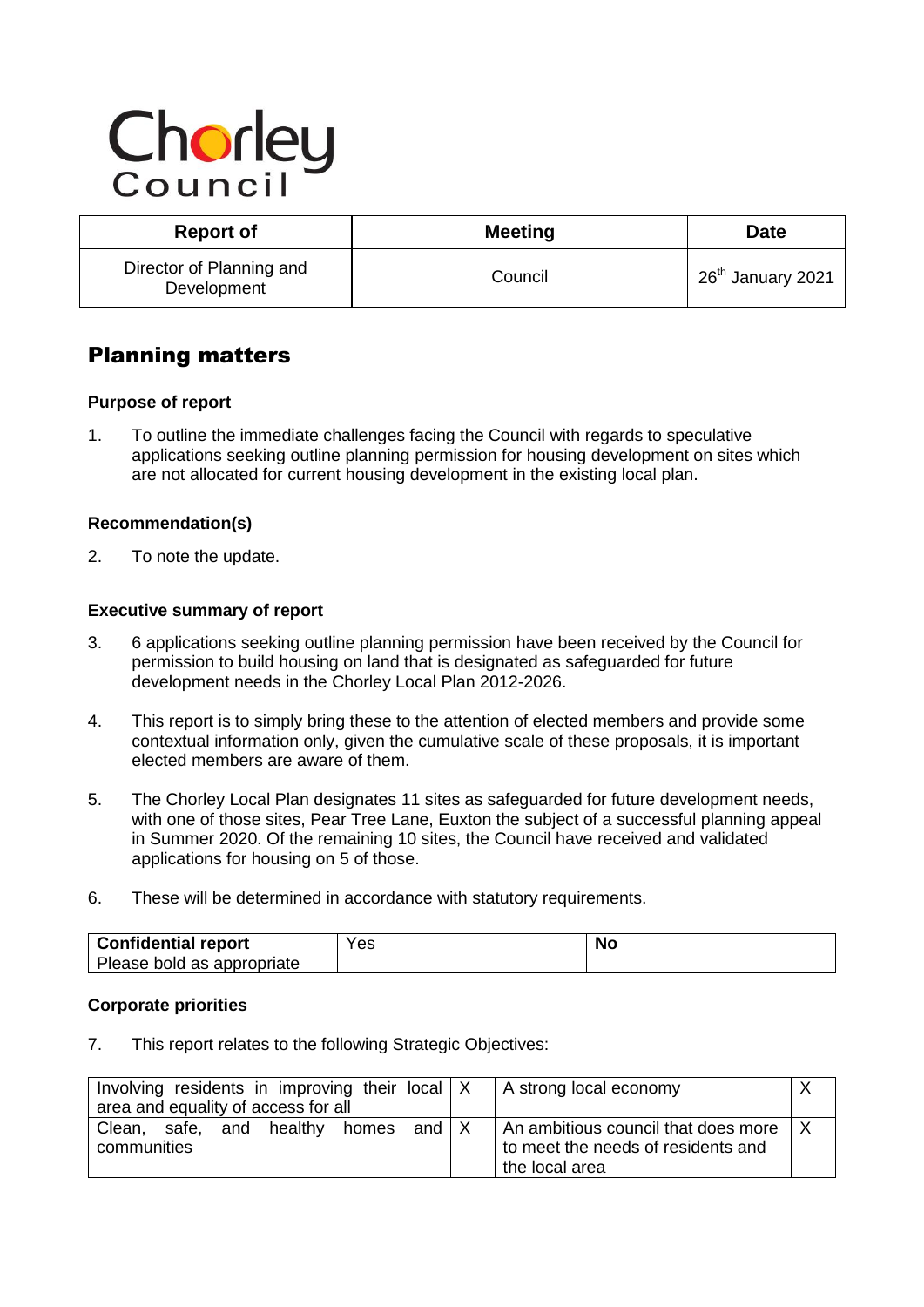# **Background**

- 8. A series of events over the past 12 months have led to a situation whereby national policy dictates that Chorley has a local housing need figure of 569 homes per year. This is based on a national formula which looks back at previous delivery. This is viewed as flawed for the Borough of Chorley as it fails to take into account the impact of significant one off delivery sites such as Buckshaw Village, and fails to address actual measured housing need and does not take into account initiatives for future growth such as the Lancashire City Deal. Chorley is not alone in this position and there has been a national outcry from many Councils about the standard method.
- 9. Appendix One illustrates the delivery of housing that has taken place across Central Lancashire.
- 10. The three councils of Preston, Chorley and South Ribble had an agreed approach to the distribution of housing across the single Central Lancashire Housing Market , which was more aligned to planned growth, including the location of jobs, supported by independent evidence and was both strategic and sustainable . This was achieved via the MOU for housing distribution, which set out the ratio to be applied to the overall housing need for Central Lancashire, thereby attributing the appropriate portion of the need, based on robust evidence. This approach, which went some way to remedy the flaws in the standard methodology through local redistribution of housing numbers on a single housing market area , can be interpreted to be acceptable in national policy and was approved in previous planning appeal decisions.
- 11. However, following the Pear Tree Lane decision in August 2020 in which the Inspector attached full weight to the standard method local housing need figure rather than the redistributed housing figure set out in the MOU, Preston Council took the decision to withdraw from the MOU therefore planning for their solo annual housing need of 250 homes per year. Preston remain committed to the Central Lancashire Plan and to a strategic joined up approach to sustainable housing distribution.
- 12. The Pear Tree Lane decision was issued on  $11<sup>th</sup>$  August 2020 and the appeal was upheld and planning permission granted for up to 180 dwellings on Pear Tree Lane.
- 13. Inspector Mike Haydn refused Gladman's' claim for costs on the basis that there were clear merits to the case presented by the Council.
- 14. According to the national policy for determining local housing need, the individual annual housing requirements for the three Central Lancashire Councils are as below and for context are shown against the most recently approved development figures:

| <b>Local Authority</b>     | <b>Agreed MOU</b><br><b>Distribution</b> | <b>Standard Method</b><br><b>Annual Housing</b><br>Requirement | <b>Central Lancashire</b><br><b>Core Strategy</b> |
|----------------------------|------------------------------------------|----------------------------------------------------------------|---------------------------------------------------|
| Chorley                    | 278                                      | 569                                                            | 417                                               |
| Preston                    | 404                                      | 250                                                            | 507                                               |
| South Ribble               | 328                                      | 191                                                            | 417                                               |
| <b>Central Lancs Total</b> | 1,010                                    | 1,010                                                          | 1,341                                             |

#### **Table of Standard Method for Local Housing Need**

- 15. The national policy for housing numbers does not consider the spatial relationship for planning and economic growth we have with Preston and South Ribble nor does it take account of previous under-delivery of new homes or land constraints such as green belt.
- 16. Following the outcome of the Pear Tree Lane appeal the Planning Inspector diverts us to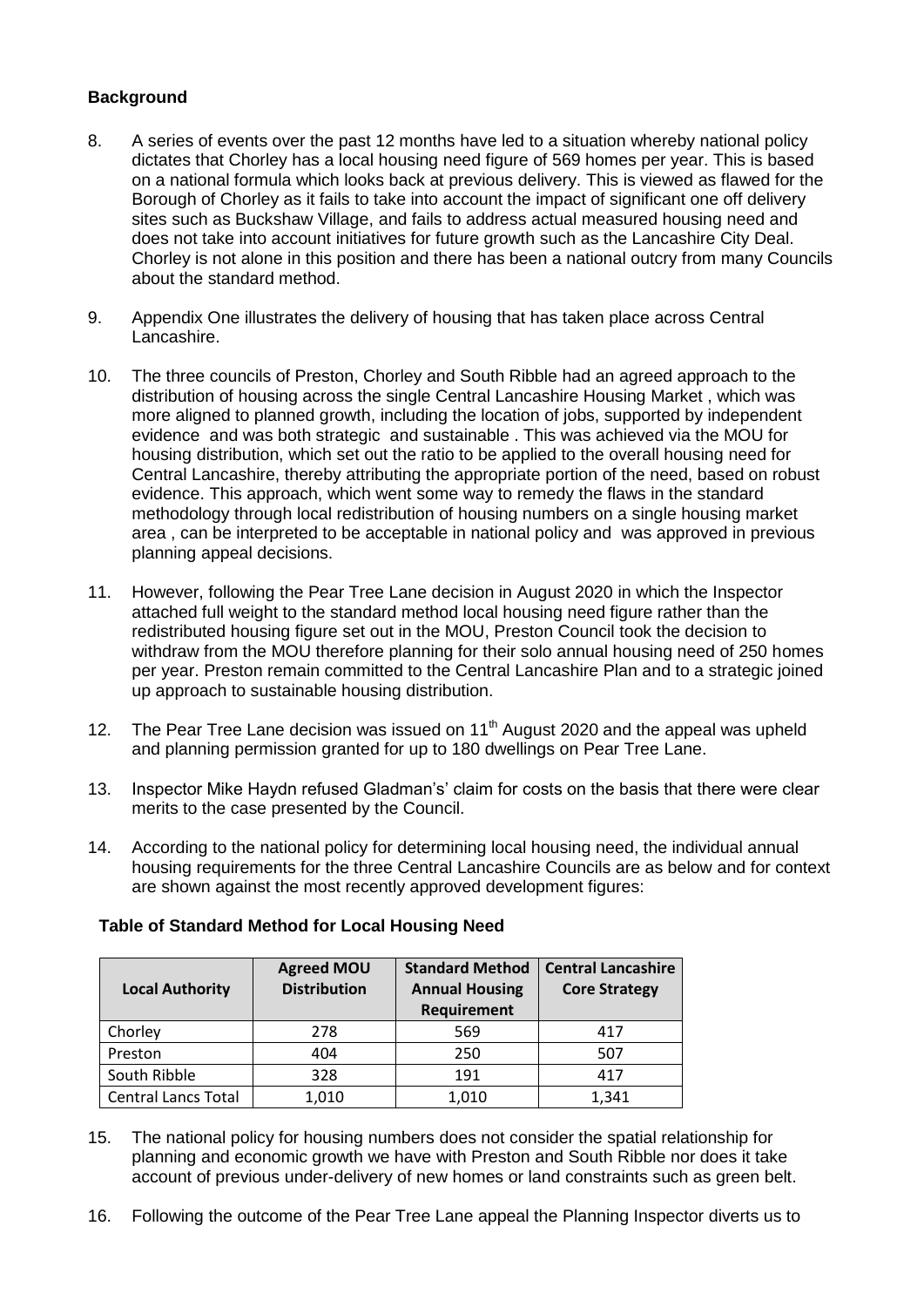making use of the Government Standard Method of 569 homes per annum. The Council does not agree with this outcome nor the methodology behind the standard method and it leaves Chorley in a position that a 5 year supply of deliverable housing sites cannot be demonstrated on that basis.

- 17. It is the view of the Council that it is for the local plan process to review strategically the cumulative impact of the future development of the borough as part of a comprehensive assessment. Given that Chorley has now delivered the bulk of the existing local plan allocations, a thorough review of the impact on infrastructure taking account of matters such as school places, transport, flooding and health is crucial. National policy is very clear that all development should be sustainable, and that green belt must be protected.
- 18. LCC Schools Planning Team are engaged in reviewing the data they use to plan for additional school places and other consultants are also engaged.
- 19. Chorley forms part of the Central Lancashire single housing market area and as such, collectively, taking account of the housing land supply of Preston and South Ribble councils, there is existing sufficient supply of new homes to meet the aggregate housing need.
- 20. In a short period of time between a planning appeal decision in August 2020, and Preston City Councils' decision to depart from the MOU, several planning applications for housing on safeguarded land have been received.

# **Government recent proposals to change the Housing Need Methodology**

21. The government has recently consulted on Changes to the Current Planning System which initially proposed to increase the number of homes required in Chorley from 569 to 771 per year. Following a significant amount of opposition, the government revised their plans and promised to look at more appropriate areas for housing growth. The government published the outcome of the consultation on 16<sup>th</sup> December 2020 and whilst committing to focussing growth on cities and brownfield land, the figures have not changed for Chorley and remain at 569 homes a year. Therefore, until a new local plan has been produced, even in draft form, this is the figure expected to be applied.

#### **Planning applications received**

22. Six planning applications seeking outline planning permission have been submitted to the Council to build housing on safeguarded land in the borough. These applications could see sites which are currently safeguarded from development for future generations brought forward far earlier and without the comprehensive and robust strategic plan process, including looking at broad issues of school places, transport, strategic flood risk and also the extensive public engagement that the local plan entails. Such issues will instead have to be considered as part of the planning application process. Furthermore, there is a need to review other policies to achieve carbon zero; respond to the climate change emergency and the green agenda. The six sites are listed below, and full details are available on the council's website:

#### **Adlington**

Outline application (specifying the access point) for the development of up to 25 dwellings and associated infrastructure (including 35% affordable housing

Land at Carrington Road Adlington

Ref. No: 20/01200/OUTMAJ Received: Validated: 09 Nov 2020 | Status: Awaiting decision

#### **Eccleston**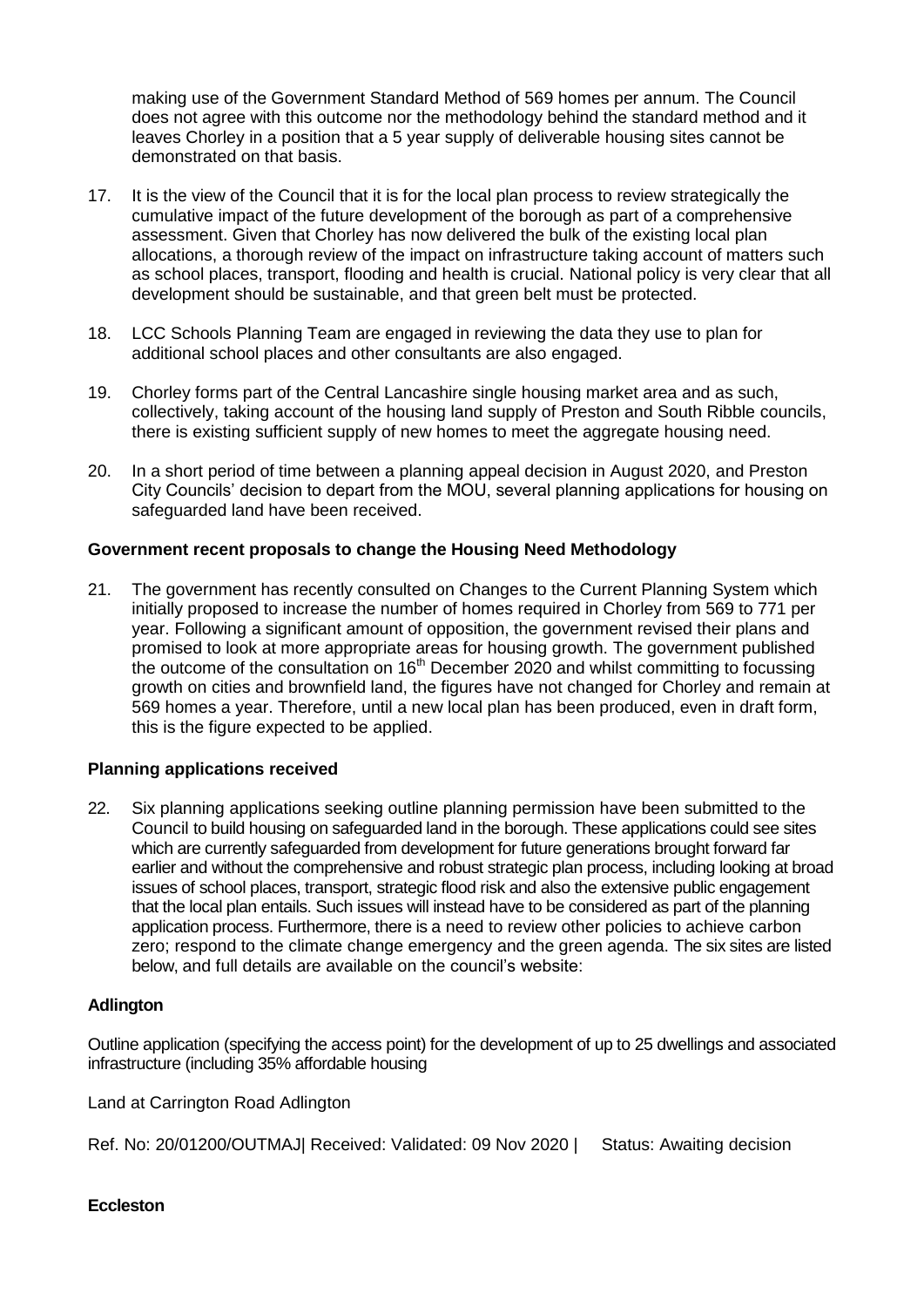[Outline planning application for the construction of up to 80 dwellings \(including 30% affordable](https://planning.chorley.gov.uk/online-applications/applicationDetails.do?keyVal=QL33DBETL5E00&activeTab=summary)  [housing\) and associated infrastructure, with all matters reserved \(aside from vehicular access from](https://planning.chorley.gov.uk/online-applications/applicationDetails.do?keyVal=QL33DBETL5E00&activeTab=summary)  [Doctors Lane\).](https://planning.chorley.gov.uk/online-applications/applicationDetails.do?keyVal=QL33DBETL5E00&activeTab=summary) 

Land at Tincklers Lane Tincklers Lane Eccleston.

Ref. No: 20/01331/OUTMAJ | Received: Wed 09 Dec 2020 | Validated: Wed 09 Dec 2020 | Status: Awaiting decision

[Outline application for the construction of up to 15no. dwellings \(with all matters reserved save for](https://planning.chorley.gov.uk/online-applications/applicationDetails.do?keyVal=QI5GKMETLSS00&activeTab=summary)  [access from Tincklers Lane\)](https://planning.chorley.gov.uk/online-applications/applicationDetails.do?keyVal=QI5GKMETLSS00&activeTab=summary) 

Land at Tincklers Lane Tincklers, Lane Eccleston

Ref. No: 20/01085/OUTMAJ | Received: Tue 13 Oct 2020 | Validated: Fri 23 Oct 2020 | Status: Awaiting decision

[Outline planning application \(with all matters reserved\) for the development of land off Parr Lane,](https://planning.chorley.gov.uk/online-applications/applicationDetails.do?keyVal=QJDZDYETGSB00&activeTab=summary)  [Eccleston for up to 34 dwellings and associated infrastructure \(including 30% affordable housing\).](https://planning.chorley.gov.uk/online-applications/applicationDetails.do?keyVal=QJDZDYETGSB00&activeTab=summary) 

Land South off Parr Lane Eccleston

Ref. No: 20/01193/OUTMAJ | Received: Fri 06 Nov 2020 | Validated: Fri 06 Nov 2020 | Status: Awaiting decision

#### **Coppull**

Land adjacent to Blainscough Lane Coppull

Ref. No: 20/01399/OUTMAJ| Received: 30<sup>th</sup> December 2020 | Validated: 30<sup>th</sup> December 2020 | Status: Awaiting decision

Outline planning application for the erection of up to 123 dwellings (including 30% affordable housing) with public open space provision, structural planting and landscaping, and vehicular access points from Grange Drive. All matters reserved save for access.

#### **Whittle-Le-Woods**

[Outline planning application for the construction of up to 250 dwellings and associated](https://planning.chorley.gov.uk/online-applications/applicationDetails.do?keyVal=QLCCPWETJ1C00&activeTab=summary)  [infrastructure \(including 30% affordable housing\) with all matters reserved aside from the access](https://planning.chorley.gov.uk/online-applications/applicationDetails.do?keyVal=QLCCPWETJ1C00&activeTab=summary)  [from Town Lane.](https://planning.chorley.gov.uk/online-applications/applicationDetails.do?keyVal=QLCCPWETJ1C00&activeTab=summary) 

Land North of Town Lane Whittle-le-Woods

Ref. No: 20/01347/OUTMAJ | Received: Mon 14 Dec 2020 | Validated: Mon 14 Dec 2020 | Status: Awaiting decision

- 23. The 6 planning applications will be processed in accordance with the required statutory framework and this report does not in any way attempt to fetter that process.
- 24. However, it is felt that the Council needs to make its position clear that:

*In principle, applications for housing not in accordance with the existing local plan, are considered to be premature, that these additional homes have not been accounted for in terms of plans for infrastructure needs such as schools, transport, and health services. Chorley Council is of the view that the standard method is flawed, and it is for the local plan process to address longer term distribution and allocation of land for housing needs. We*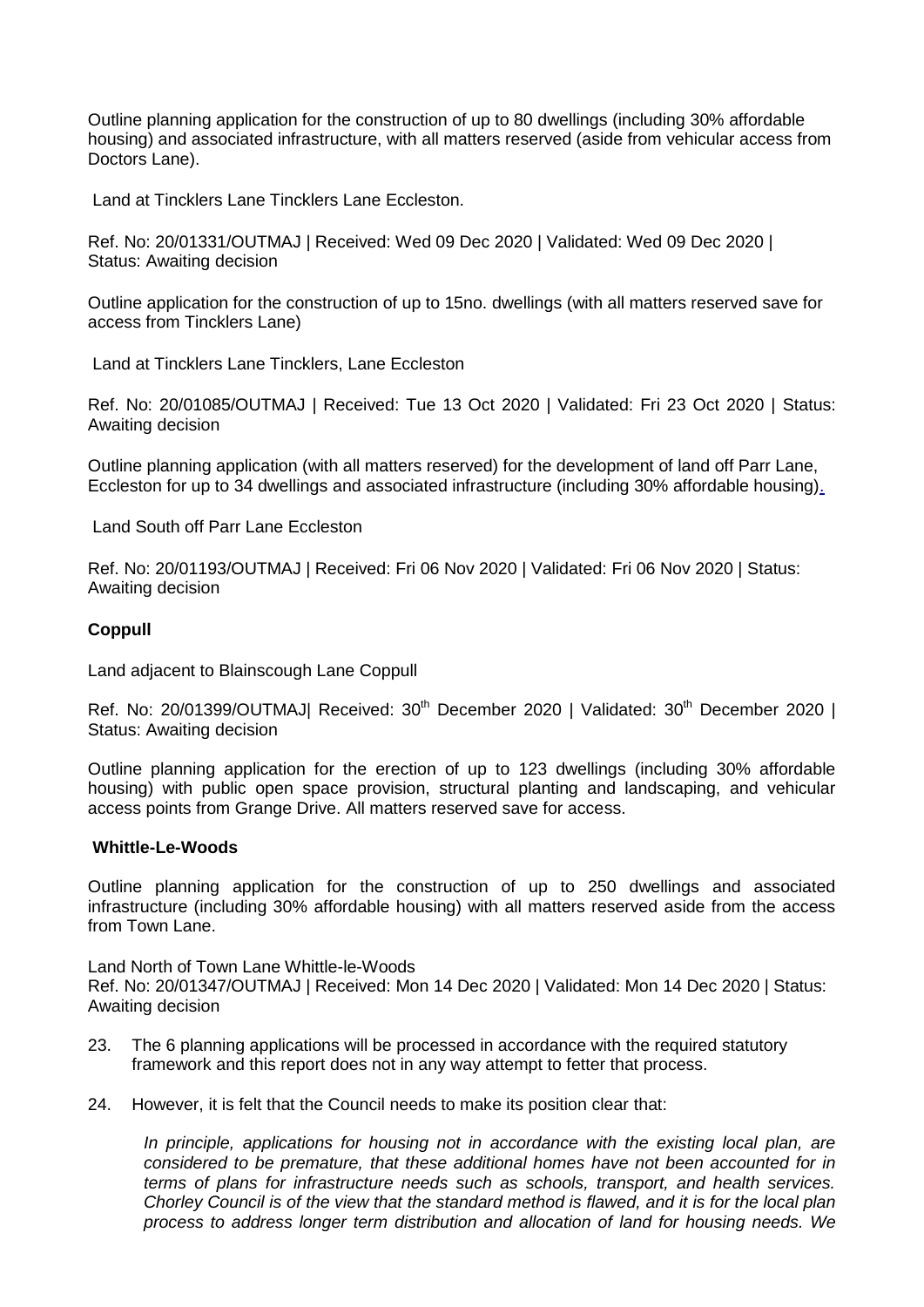*strongly encourage our partners- land owners, agents, and developers to get involved in that process and talk to us about their future aspirations.*

*The Council remain committed to a plan-led approach, to providing certainty to local communities as to the location of where new housing will be and that land designated as safeguarded is not intended to meet housing need now, it is for future generations. There is finite land available in Chorley and it must be used carefully.* 

#### **Public statement**

- 25. It is proposed that a public statement is issued alongside the formal validation of the planning applications which have been received, which are seeking permission for housing to be built on safeguarded land.
- 26. The purpose of this statement is three-fold:
- 27. Provide clarity to applicants, agents, and developers of the Councils' general position in principle to applications for housing on either safeguarded or other protected land.
- 28. Give assurance to our local communities that the Council are communicating those principles with a view to encouraging participation in the local plan process and attempting to open a positive dialogue with landowners, agents, and developers.
- 29. To deter speculative applications for housing and promote engagement in a more positive planning process, the local plan, to meet common goals whilst saving the public purse.

#### **Implications of report**

30. This report has implications in the following areas and the relevant Directors' comments are included:

| Finance                                     | <b>Customer Services</b>                  |  |
|---------------------------------------------|-------------------------------------------|--|
| <b>Human Resources</b>                      | <b>Equality and Diversity</b>             |  |
| Legal                                       | Integrated Impact Assessment<br>required? |  |
| No significant implications in this<br>area | <b>Policy and Communications</b>          |  |

31. There are no risks associated with this report.

#### **Comments of the Statutory Finance Officer**

32. There are no direct financial implications as a result of this report.

#### **Comments of the Monitoring Officer**

33. Effectively this is a statement by the Council in support of its Local Plan allocations. It must be recognised, that this statement is at odds both with the Standard Methodology and recent planning inspector decisions. It is not binding on its role as Local Planning Authority and is not a planning consideration for the purposes of Planning Committee decisions. However, it should be acknowledged that some of the evidence used to draw the conclusion on which the statement is based are matters which the Planning Committee may wish to consider and draw their own conclusions in the context of the particular application before them. Drawing the same conclusion would not be perceived of itself as the statement fettering the discretion of the Planning Committee members.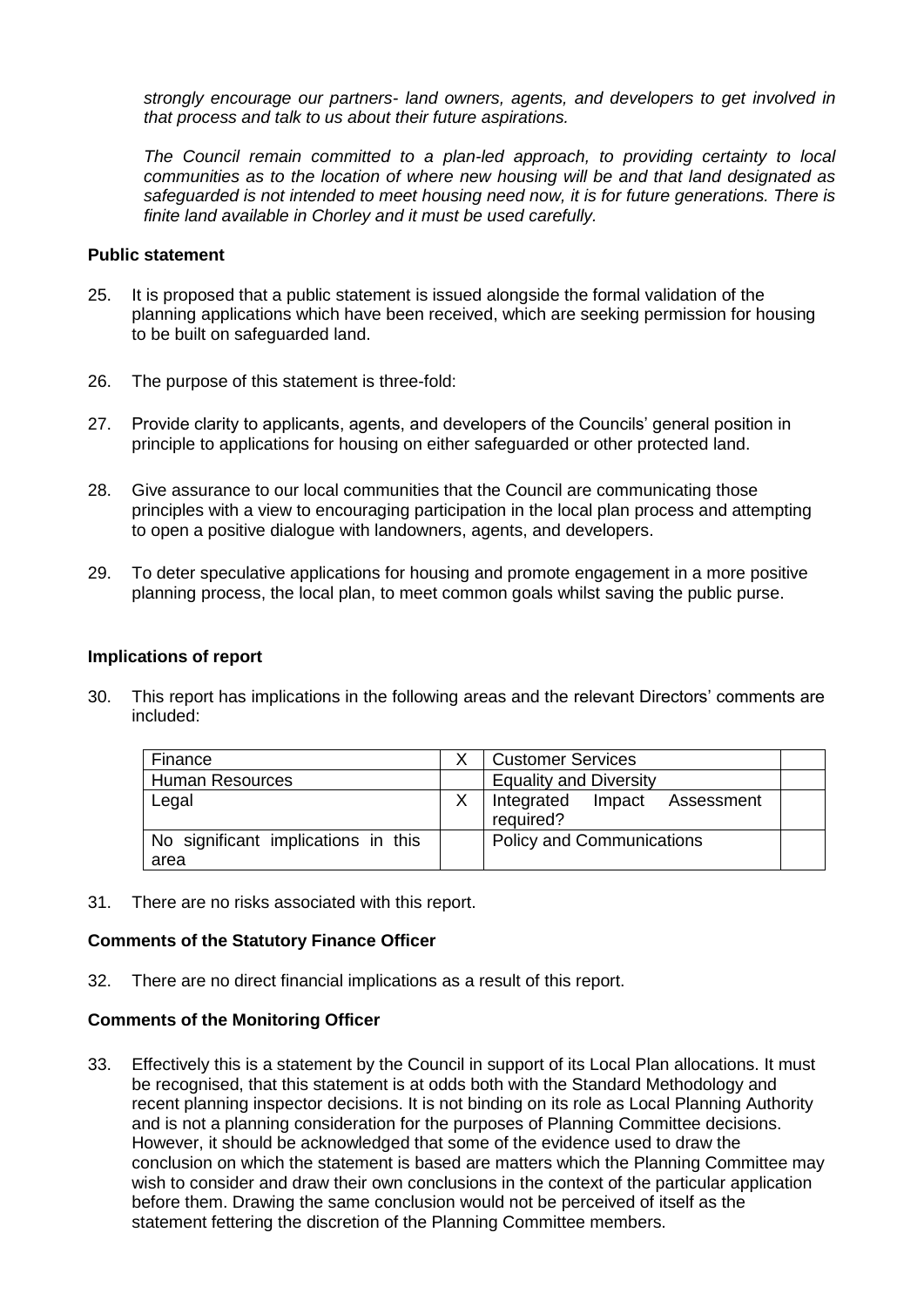# Jonathan Noad Director of Planning and Development

| <b>Report Author</b> | ≂⊶<br>ີ∽ | <b>Date</b> |
|----------------------|----------|-------------|
| arious               |          | 20/1/2021   |